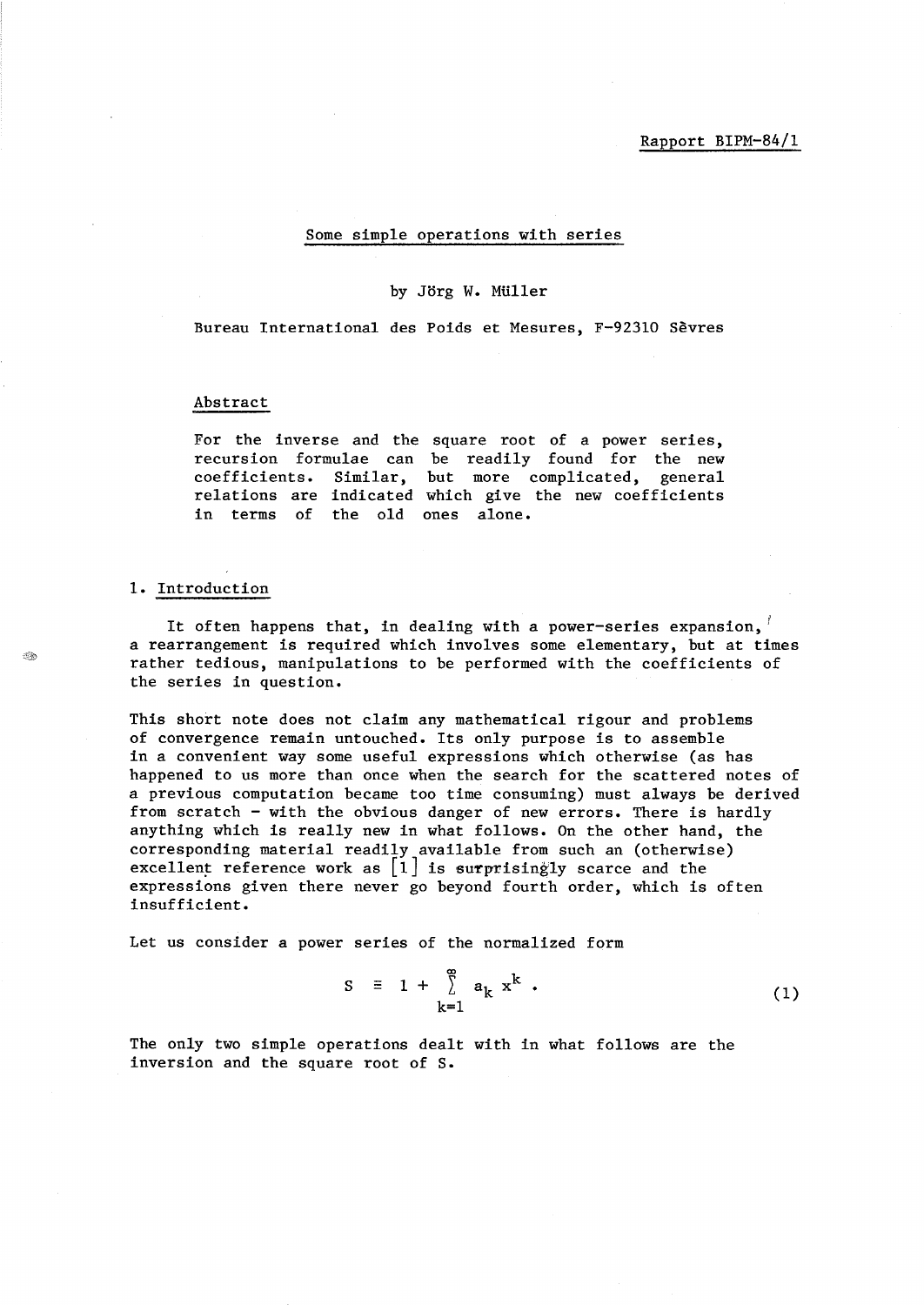### 2. The inversion

Let us start with the inversion (or reciprocal) of S, defined by

$$
I = \frac{1}{s} \equiv 1 + \sum_{k=1}^{\infty} b_k x^k , \qquad (2)
$$

and the obvious task consists in establishing relations which allow us to evaluate the new coefficients  $b_k$  in terms of the original ones.

From

 $I \cdot S = 1$ 

we have readily

$$
1 + (b_1 + a_1) x + (b_2 + a_1b_1 + a_2) x2
$$
  
+  $(b_3 + a_1b_2 + a_2b_1 + a_3) x3 + ... = 1$ ,

and it thus follows that the condition that the coefficients of all the positive powers of x disappear can be stated as

$$
\sum_{j=0}^{k} a_j b_{k-j} = 0, \quad \text{for every } k \ge 1 ,
$$
 (3a)

if we put formally  $a_0 = b_0 = 1$ .

This is equivalent to the recurrence relation

$$
b_k = - a_k - \sum_{j=1}^{k-1} a_j b_{k-j} .
$$
 (3b)

 $\lambda$ 

For most practical, and in particular<sub>w</sub>all numerical, purposes relation (3) is all we need for determining the coefficients  $b_k$ .

In some cases, however, - as for instance for questions related to the propagation of errors - one may wish to dispose of a formula which gives  $b_k$  directly in terms of  $a_j$ , with  $1 \le j \le k$ .

The explicit determination of the coefficients  $b_k$  is just a matter of persistence. As the derivation is as obvious as it is tedious, we state directly the results for the coefficients of lowest order. They are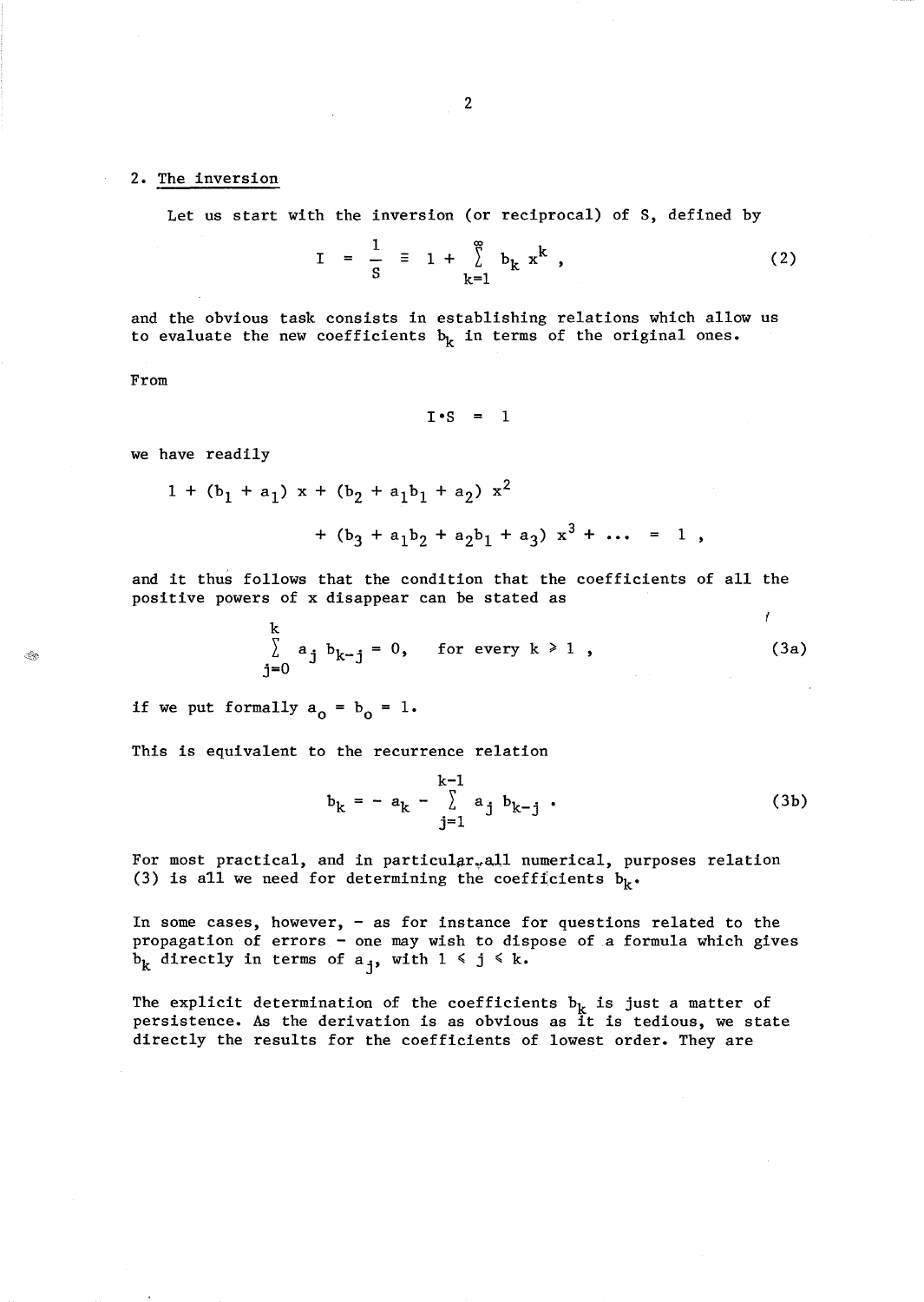$$
b_1 = -a_1,
$$
  
\n
$$
b_2 = a_1^2 - a_2,
$$
  
\n
$$
b_3 = -a_1^3 + 2a_1a_2 - a_3,
$$
  
\n
$$
b_4 = a_1^4 - 3a_1^2a_2 + 2a_1a_3 + a_2^2 - a_4,
$$
  
\n
$$
b_5 = -a_1^5 + 4a_1^3a_2 - 3a_1^2a_3 - 3a_1a_2^2 + 2a_1a_4 + 2a_2a_3 - a_5,
$$
  
\n
$$
b_6 = a_1^6 - 5a_1^4a_2 + 4a_1^3a_3 + 6a_1^2a_2^2 - 3a_1^2a_4
$$
  
\n
$$
-6a_1a_2a_3 + 2a_1a_5 - a_2^3 + 2a_2a_4 + a_3^2 - a_6.
$$
  
\n(4)

By looking carefully at (4) it is not difficult to detect the pattern underlying these expressions and hence to guess the general result. This is

$$
b_{k} = \sum_{j=1}^{k} \prod_{j=1}^{n} a_{j}^{j} (-1)^{n} P(n_{j}), \qquad (5)
$$

where the sum extends over all products of  $\mathbf{a}_i$ <sup>j</sup> which fulfil the condition

 $\sum j n_j = k$ . j (6a)

Therefore, the number of terms in (5) is equal to the number of partitions of k, denoted by  $p(k)$  in  $[1]$ .

The coefficients  $P(n_i)$  indicate the number of permutations one can perform with the n elements  $a_j$  of which  $n_j$  are identical, hence

$$
P(n_j) = \frac{p!}{\prod\limits_{j=1}^{n} n_j!},
$$
 (6b)

where we have made use of the abbreviation  $n = \int_{i}^{n} n_{j}$ .

 $\ddot{\phantom{a}}$ 

 $\circledcirc$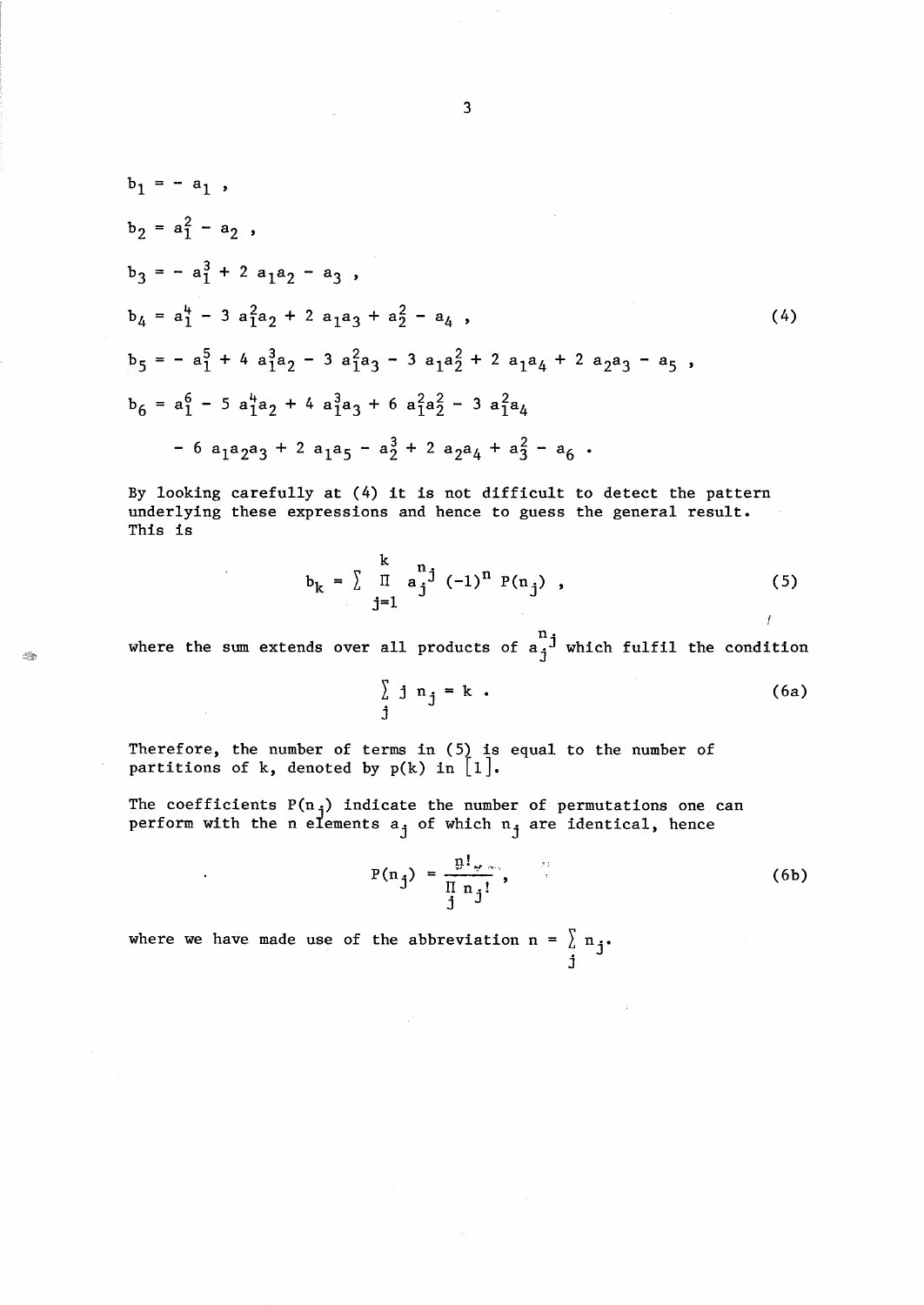For checking purposes we then have also evaluated the two subsequent coefficients, i.e.

$$
b_7 = -a_1^7 + 6 a_1^5 a_2 - 5 a_1^4 a_3 - 10 a_1^3 a_2^2 + 4 a_1^3 a_4 + 12 a_1^2 a_2 a_3 - 3 a_1^2 a_5 + 4 a_1 a_2^3 - 6 a_1 a_2 a_4 - 3 a_1 a_3^2 + 2 a_1 a_6 - 3 a_2^2 a_3 + 2 a_2 a_5 + 2 a_3 a_4 - a_7,
$$

$$
b_8 = a_1^8 - 7 \t a_{1a_2}^6 + 6 \t a_{1a_3}^5 + 15 \t a_{1a_2}^4 - 5 \t a_{1a_4}^4 - 20 \t a_{1a_2a_3}^3
$$

$$
+ 4 \t a_{1a_5}^3 - 10 \t a_{1a_2}^2 + 12 \t a_{1a_2a_4}^2 + 6 \t a_{1a_3}^2 - 3 \t a_{1a_6}^2
$$

$$
+ 12 \t a_{1a_2a_3}^2 - 6 \t a_{1a_2a_5}^2 - 6 \t a_{1a_3a_4}^2 + 2 \t a_{1a_7}^2 + 2 \t a_{2a_6}
$$

$$
- 3 \t a_{2a_4}^2 - 3 \t a_{2a_3}^2 + 2 \t a_{3a_5}^2 + a_{2a_4}^4 - a_{8} ,
$$

and they fully agree with what we expect according to (5).

Obviously, our heuristic "derivation" of  $(5)$  cannot pretend to be a  $\ell$ proof. Yet, there is no real doubt that a more rigorous approach would lead to the same result.

### 3. The square root

Î.

Our second problem is how to take the square root of a power series. Hence, if S is still given by (1), we look for\*

$$
R = \sqrt{S} \equiv 1 + \sum_{k=1}^{\infty} b_k x^k , \qquad (7)
$$

where the new coefficients, called  $\tilde{a}g\tilde{a}$ in  $b_k$ , remain to be determined. The condition now to be fulfilled is therefore  $R^2 = S$ . From

$$
(1 + b_1x + b_2x^2 + b_3x^3 + \dots)^2 = 1 + 2 b_1 x + (b_1^2 + 2 b_2) x^2 + (2 b_1b_2 + 2 b_3) x^3 + \dots
$$

\* Obviously - R is also a possible solution. Whether it is physically acceptable or not depends on the context in which it occurs. In what follows only + R will be considered.

 $(4')$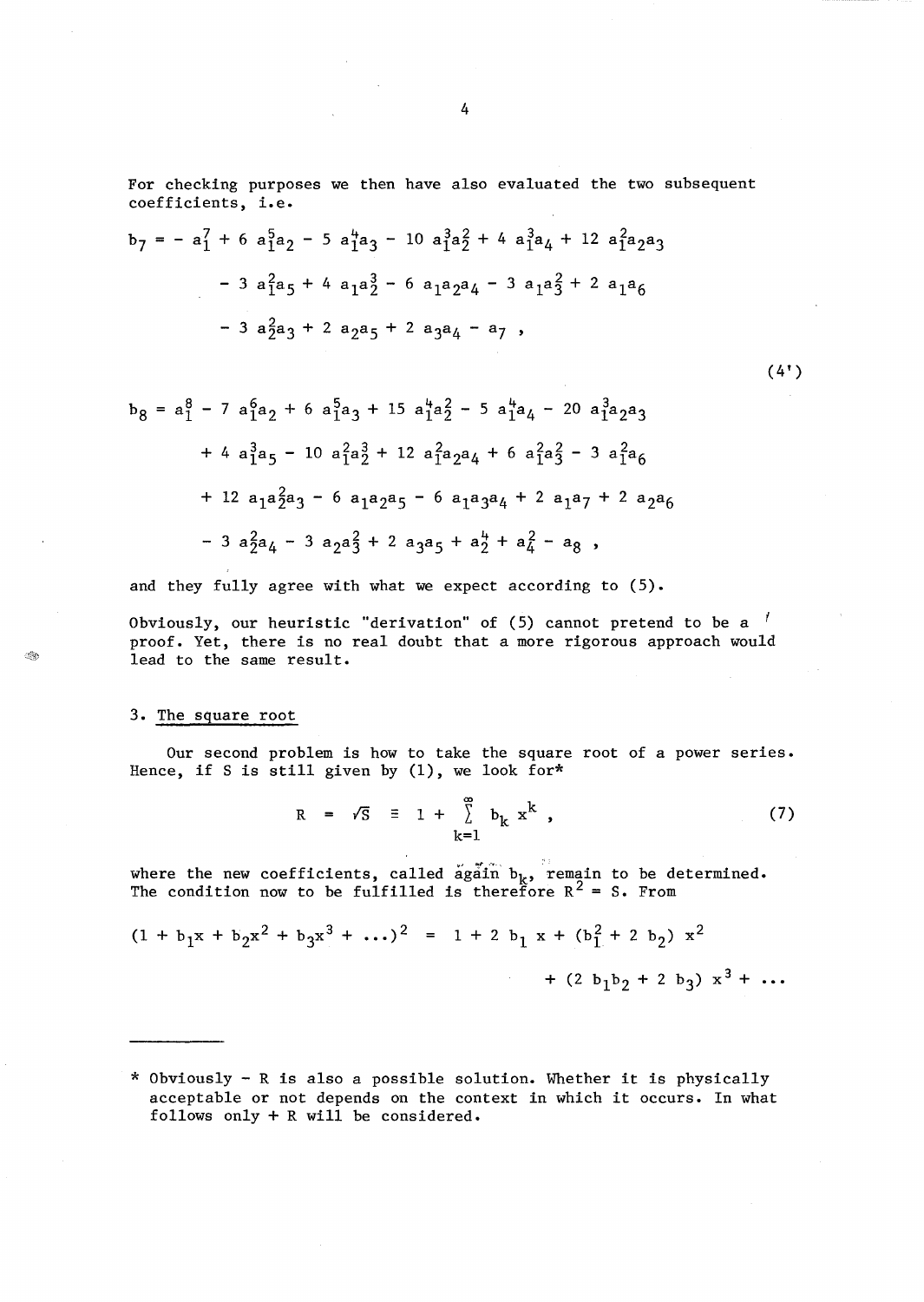we readily obtain the relations

$$
a_1 = 2 b_1,
$$
  
\n
$$
a_2 = b_1^2 + 2 b_2,
$$
  
\n
$$
a_3 = 2 b_1 b_2 + 2 b_3,
$$
  
\n
$$
a_4 = 2 b_1 b_3 + b_2^2 + 2 b_4,
$$
  
\n
$$
a_5 = 2 b_1 b_4 + 2 b_2 b_3 + 2 b_5,
$$
 etc.,

which, when solved for  $b_k$ , lead to

 $\mathbb{Z}_2$ 

$$
b_1 = a_1/2
$$
,  
\n
$$
b_2 = a_2/2 - b_1^2/2
$$
,  
\n
$$
b_3 = a_3/2 - b_1b_2
$$
,  
\n
$$
b_4 = a_4/2 - b_1b_3 - b_2^2/2
$$
,  
\n
$$
b_5 = a_5/2 - b_1b_4 - b_2b_3
$$
, etc.

The corresponding general recursion formula is

$$
b_k = \frac{1}{2} (a_k - \sum_{j=1}^{k-1} b_j b_{k-j})
$$
 (10a)

Since the integer  $k \geq 1$  is either even or odd, it can always be written as  $k = 2m$  or  $k = 2m-1$ , with m a natural number. Therefore  $b_k$  can also be obtained by the shorter summation ~,1 **"1,"** ,"11.,  $\label{eq:3.1} \frac{1}{2} \int_{-\infty}^{\infty} \frac{1}{2} \, \mathrm{d} x \, \mathrm{d} x \, \mathrm{d} x \, \mathrm{d} x \, \mathrm{d} x \, \mathrm{d} x \, \mathrm{d} x \, \mathrm{d} x \, \mathrm{d} x \, \mathrm{d} x \, \mathrm{d} x \, \mathrm{d} x \, \mathrm{d} x \, \mathrm{d} x \, \mathrm{d} x \, \mathrm{d} x \, \mathrm{d} x \, \mathrm{d} x \, \mathrm{d} x \, \mathrm{d} x \, \mathrm{d} x \, \mathrm{d} x \, \mathrm{d} x \$ 

$$
b_{k} = \frac{a_{k}}{2} - \sum_{j=1}^{m-1} b_{j} b_{k-j} - \frac{b_{m}^{2}}{2} \delta_{k,2m} , \qquad (10b)
$$

where 6 is the Kronecker symbol.

 $\sim$ 

Again, our problem is in principle solved by the recursion formula (10). However, it is also possible to derive explicit expressions for  $b_k$  which depend only on the coefficients  $a_j$  (with  $1 \le j \le k$ ). Their evaluation becomes increasingly cumbersome; the first few of them are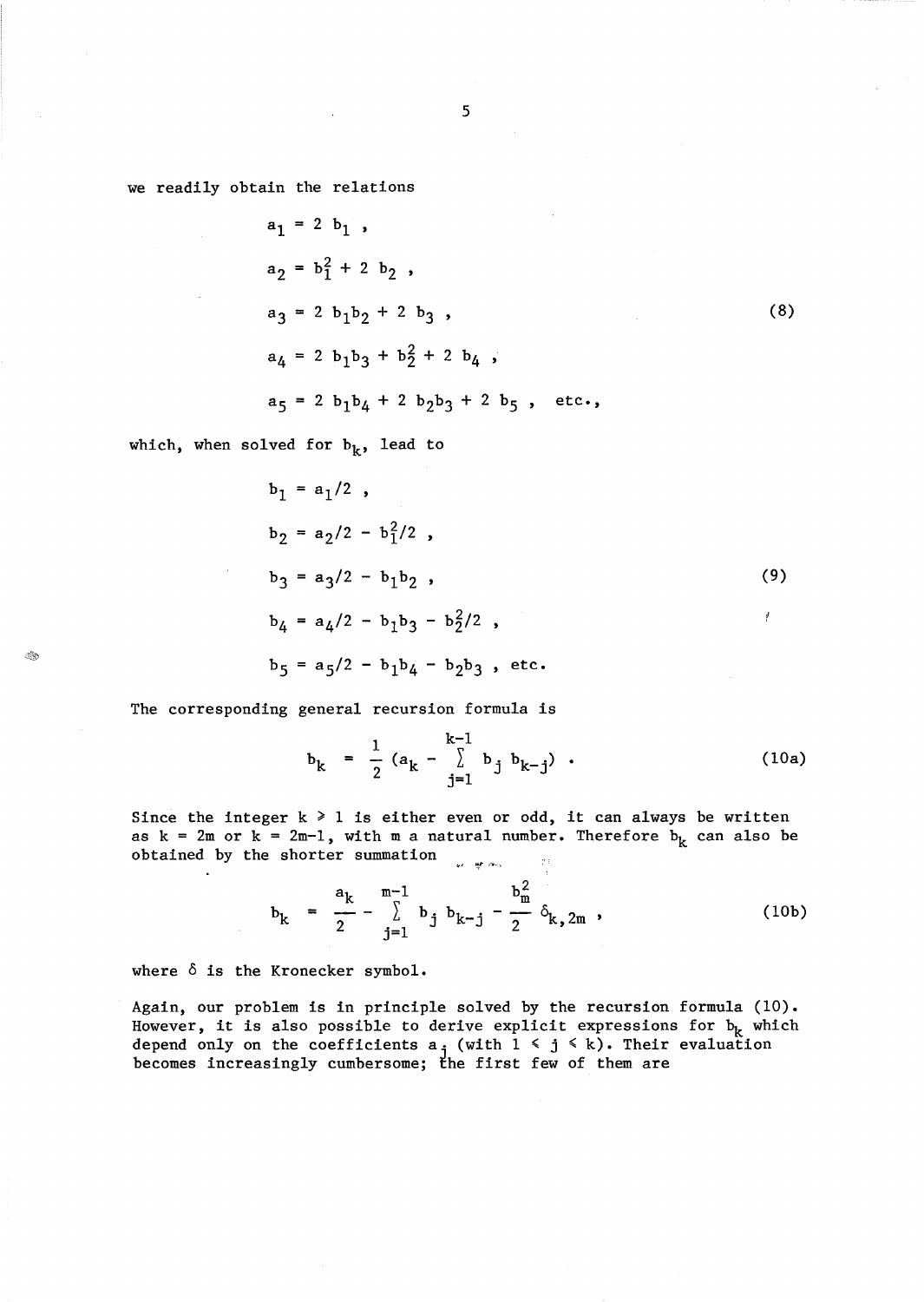$$
b_1 = \frac{1}{2} a_1,
$$
  
\n
$$
b_2 = \frac{1}{8} (4 a_2 - a_1^2),
$$
  
\n
$$
b_3 = \frac{1}{16} (8 a_3 - 4 a_1 a_2 + a_1^3),
$$
  
\n
$$
b_4 = \frac{1}{128} (64 a_4 - 32 a_1 a_3 - 16 a_2^2 + 24 a_1^2 a_2 - 5 a_1^4),
$$
  
\n
$$
b_5 = \frac{1}{256} (128 a_5 - 64 a_1 a_4 - 64 a_2 a_3 + 48 a_1^2 a_3 + 48 a_1 a_2^2 - 40 a_1^3 a_2 + 7 a_1^5),
$$
  
\n
$$
b_6 = \frac{1}{1024} (512 a_6 - 256 a_1 a_5 - 256 a_2 a_4 + 192 a_1^2 a_4 - 128 a_3^2 + 384 a_1 a_2 a_3 - 160 a_1^3 a_3 + 64 a_2^3 - 240 a_1^2 a_2^2 + 140 a_1^4 a_2 - 21 a_1^6),
$$
 etc.

This time it is less obvious to find the general law valid for these  $f$ coefficients. After some trial and error it finally appeared that its form is rather similar to the one given in (S), namely

$$
b_k = \frac{a_k}{2} - \sum_{j=1}^{k-1} a_j^{n} (-1)^n Q(n_j) , \qquad (12a)
$$

where the sum again extends over all products of  $a_j^{\bar n j}$  for which

 $\sum j n_j = k$ , with j

 $\hat{\textbf{z}}$ 

$$
Q(n_j) = \frac{(2n-3)!!}{2^n \prod_{j=1}^{n} n_j!}
$$
 (13)

and  $n = \sum n_j$  as before. The double factorial is defined by j

$$
m!! = m \cdot (m-2) \cdot (m-4) \cdot \ldots \cdot 4 \cdot 2
$$
  
or  

$$
m!! = m \cdot (m-2) \cdot (m-4) \cdot \ldots \cdot 3 \cdot 1 ,
$$

depending on whether m is even or odd. Its appearance in this context is rather surprising.

6

E.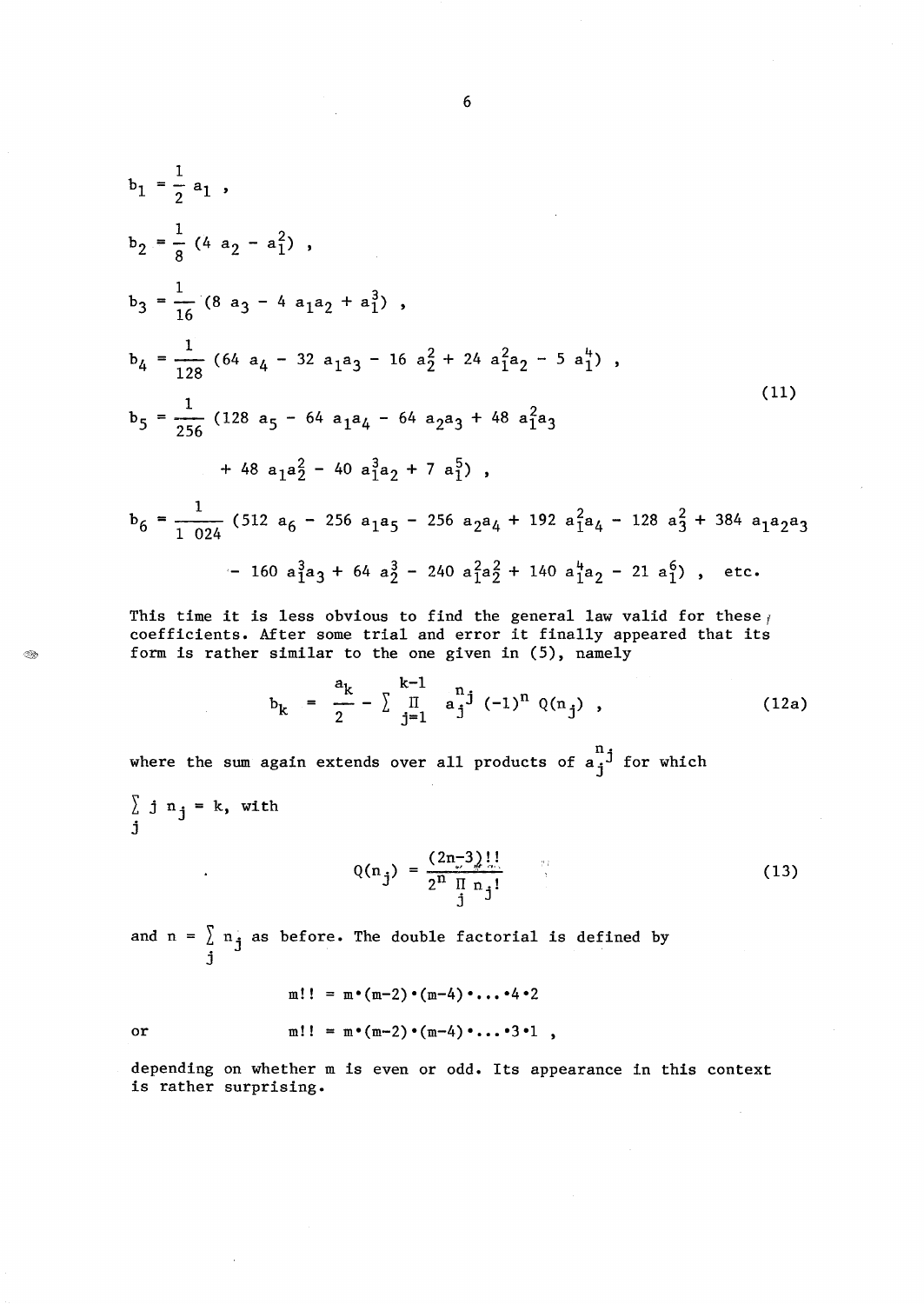If we agree to put  $(-1)!! = 1$ , the coefficients  $b_k$  may also be written in the form

$$
b_k = \sum_{j=1}^{k} a_j^{n} (1)^{n-1} Q(n_j) .
$$
 (12b)

It is rather obvious that the general result (12) can be brought into a somewhat simpler form if we start, instead of from (1), from

$$
s = 1 - 2 \sum_{k=1}^{\infty} \alpha_k x^k
$$
 (1')

and look for

$$
R = \sqrt{S} = 1 - \sum_{k=1}^{\infty} \beta_k x^k , \qquad (7')
$$

for then the new coefficients are given by

$$
\beta_k = \sum_{j=1}^k \prod_{j=1}^{n} \alpha_j^{n} Q^{\dagger}(n_j) , \qquad (12')
$$

with

$$
Q'(n_j) = \frac{(2n-3)!!}{\prod_{j=1}^{n} n_j!} \tag{13'}
$$

Ĭ

The sum still extends over all  $p(k)$  partitions. Finally, we note for those not familiar with double factorials that the expression (2n-3)!! appearing in (13) or (13') allows the equivalent form

$$
(2n-3)!! = \frac{(2n-2)!}{(n-1)!} \frac{1}{2^{n-1}},
$$

although this brings no real simplification.

Again, two additional coefficients  $b_k$  have been (painstakingly) evaluated to see if they still agree with the conjecture given by (12). The findings are

 $\mathcal{L}_\mathcal{D}$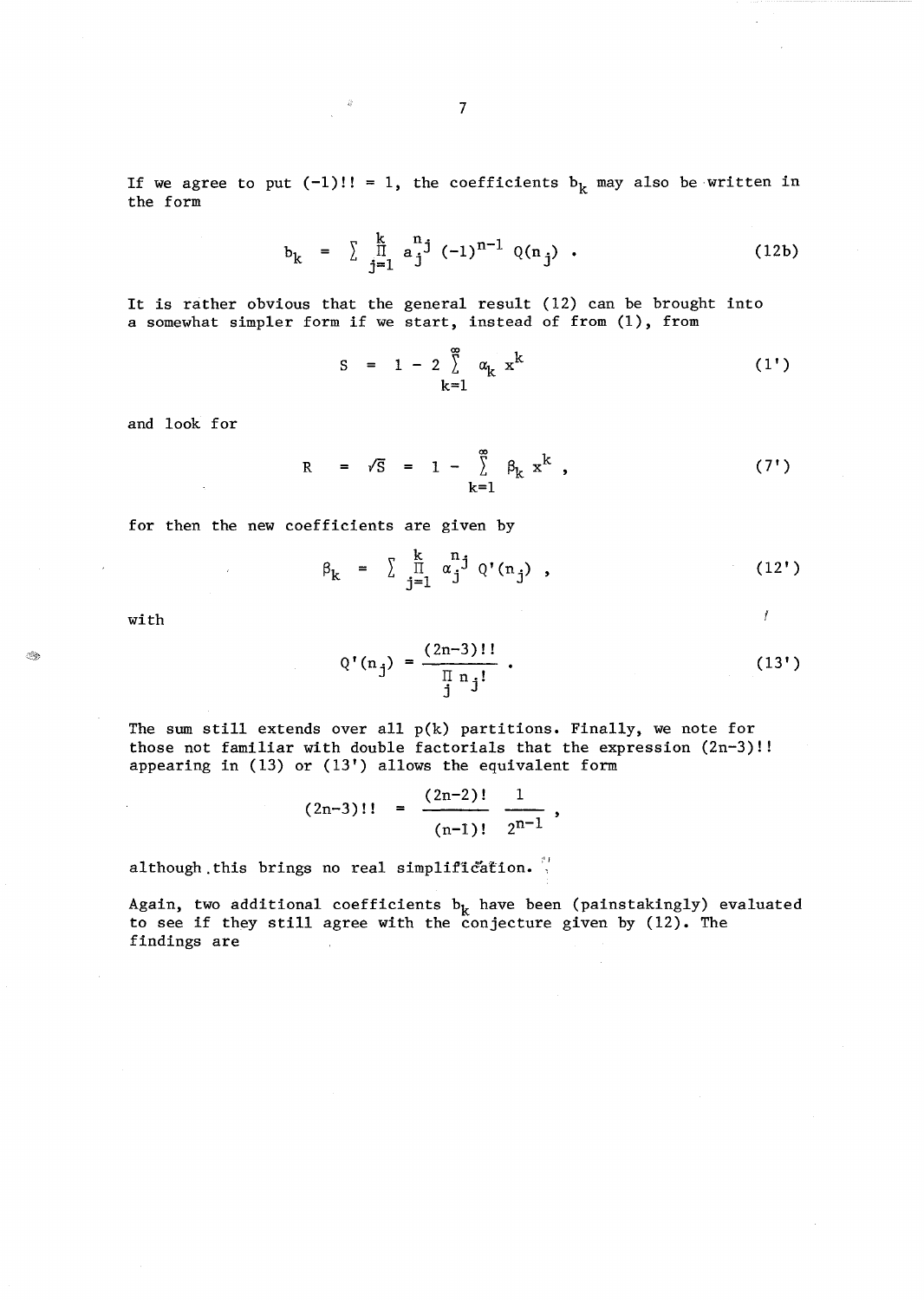$$
b_7 = \frac{1}{2 \ 048} (1 \ 024 \ a_7 - 512 \ a_1a_6 - 512 \ a_2a_5 + 384 \ a_1^2a_5
$$
  
- 512 \ a\_3a\_4 - 320 \ a\_1^3a\_4 + 768 \ a\_1a\_2a\_4 - 960 \ a\_1^2a\_2a\_3  
+ 384 \ a\_2^2a\_3 + 280 \ a\_1^4a\_3 + 384 \ a\_1a\_3^2 - 252 \ a\_1^5a\_2  
+ 560 \ a\_1^3a\_2^2 - 320 \ a\_1a\_2^3 + 33 \ a\_1^7),

$$
b_8 = \frac{1}{32 \cdot 768} (16 \cdot 384 \cdot a_8 + 4 \cdot 480 \cdot a_1^4 a_4 - 4 \cdot 032 \cdot a_1^5 a_3 - 10 \cdot 080 \cdot a_1^4 a_2^2
$$
  
+ 3 \cdot 696 \cdot a\_1^6 a\_2 - 15 \cdot 360 \cdot a\_1^2 a\_2 a\_4 + 17 \cdot 920 \cdot a\_1^3 a\_2 a\_3  
- 15 \cdot 360 \cdot a\_1 a\_2^2 a\_3 + 12 \cdot 288 \cdot a\_1 a\_3 a\_4 - 7 \cdot 680 \cdot a\_1^2 a\_3^2 + 8 \cdot 960 \cdot a\_1^2 a\_2^3  
+ 6 \cdot 144 \cdot a\_2^2 a\_4 + 12 \cdot 288 \cdot a\_1 a\_2 a\_5 - 4 \cdot 096 \cdot a\_4^2 - 1 \cdot 280 \cdot a\_2^4  
- 8 \cdot 192 \cdot a\_1 a\_7 + 6 \cdot 144 \cdot a\_1^2 a\_6 - 5 \cdot 120 \cdot a\_1^3 a\_5 - 8 \cdot 192 \cdot a\_2 a\_6  
+ 6 \cdot 144 \cdot a\_2 a\_3^2 - 8 \cdot 192 \cdot a\_3 a\_5 - 429 \cdot a\_1^8) ,

and this confirms the reliability of (12).

# 4. Final remarks

**AR** 

Among the many operations one may be led to perform with a power series - the two cases treated above in some detail may just serve as an illustration - there is in particular also the "reversion problem". This consists, if we start from a series<br>  $y = x + a_2 x^2 + a_3 x^3 + ...$ 

(14a)

 $(11')$ 

in finding the coefficients of the reversed power series

$$
x = y + b_2 y^2 + b_3 y^3 + \dots
$$
 (14b)

Their general evaluation is quite a complicated matter which we do not want to treat here. In addition - and from a purely practical point of view - one can well be of the opinion that this is not a very urgent task either, since there exist excellent tabulations. By far the most

8